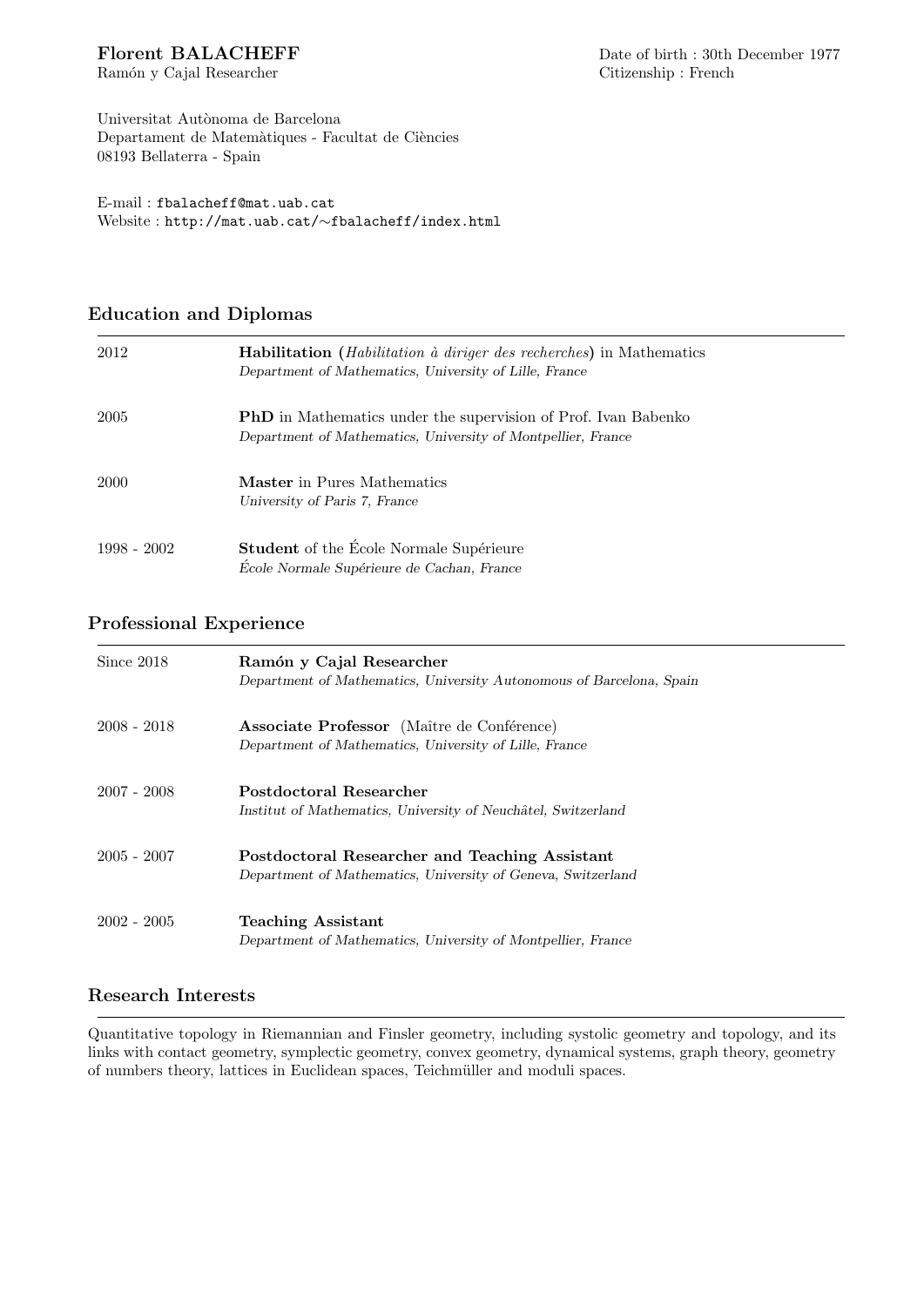### Publications in Journals

[21] The minimal length product over homology bases of manifolds. With S. Karam and H. Parlier. Mathematische Annalen. Published online (2021), DOI 10.1007/s00208-021-02150-5.

[20] **A curvature-free Log** $(2k - 1)$  **Theorem.** With L. Merlin.

Proceedings of the American Mathematical Society. Accepted for publication (2020), DOI 10.1090/proc/15280.

[19] Macroscopic Schoen conjecture for manifolds with non-zero simplicial volume. With S. Karam. Transactions of the American Mathematical Society, Vol. 372 (2019), 7071-7086.

[18] Systolic geometry and simplicial complexity for groups. With I. Babenko and G. Bulteau. Journal für die reine und angewandte Mathematik, , Vol. 757 (2019), 247-277.

[17] Isosystolic inequalities for optical hypersurfaces. With J.-C. Alvarez Paiva and Kroum Tzanev. Advances in Mathematics, Vol. 301 (2016), 934-972.

[16] Length product of homologically independent loops for tori. With S. Karam.

Journal of Topology and Analysis, Vol. 8 (2016), No 3, 497-500.

[15] Measurements of Riemannian two-disks and two-spheres.

Pacific Journal of Mathematics, Vol. 275 (2015), No 1, 167-181.

[14] Systolic volume of homology classes. With I. Babenko.

Algebraic and Geometric Topology, , Vol. 15 (2015), No 2, 733-767.

[13] Contact geometry and isosystolic inequalities With J.-C. Alvarez Paiva.

Geometric And Functional Analysis, Vol. 24 (2014), No 2, 648-669.

[12] Systole growth for finite area hyperbolic surfaces. With E. Makover and H. Parlier. Annales de la Faculté des Sciences de Toulouse, Vol. 23 (2014), No 1, 175-180.

[11] Bers' constants for punctured spheres and hyperelliptic surfaces. With H. Parlier. Journal of Topology and Analysis, Vol. 4 (2012), No 3, 271-293.

[10] Short loop decompositions of surfaces and the geometry of Jacobians.

With H. Parlier and S. Sabourau

Geometric And Functional Analysis, Vol. 32 (2012), No 1, 37-73.

[9] A local optimal diastolic inequality on the two-sphere.

Journal of Topology and Analysis, Vol. 2 (2010), No 1, 109-121.

[8] Diastolic inequalities and isoperimetric inequalities on surfaces. With S. Sabourau. Annales Scientifiques de l'École Normale Supérieure, Vol. 43 (2010), No 4, 579-605.

[7] A Zoll counterexample to a geodesic length conjecture. With C. Croke and M.G. Katz. Geometric and Functional Analysis, Vol. 19 (2009), No 1, 1-10.

[6] Stable norms of non-orientable surfaces. With D. Massart.

Annales de l'Institut Fourier, Vol. 58 (2008), No 4, 1337-1369.

[5] Volume entropy, weighted girths and stable balls on graphs. Journal of Graph Theory, Vol. 55 (2007), No 4, 291-305.

 $[4]$  Invariant d'Hermite du réseau des flots entiers d'un graphe pondéré.

 $L'Enseignement Mathématique, Vol. 52 (2006), No 3-4, 255-266.$ 

 $[3]$  Sur la systole de la sphère au voisinage de la métrique standard.

Geometriae Dedicata, Vol. 121 (2006), No 1, 61-71.

 $[2]$  Sur la forme de la boule unité de la norme stable unidimensionnelle. With I. Babenko. Manuscripta Mathematica, Vol. 119 (2006), No 3, pp. 347-358.

[1] Géométrie systolique des sommes connexes et des revêtements cycliques. With I. Babenko. Mathematische Annalen, Vol. 333 (2005), No 1, 157 - 180.

#### Publications in Proceedings

Optimalité systolique infinitésimale de l'oscillateur harmonique. With J.-C. Alvarez Paiva. Séminaire de Théorie Spectrale et de Géométrie de Grenoble, Vol. 27 (2009), 11 - 16.

Sur des problèmes de la géométrie systolique.

Séminaire de Théorie Spectrale et de Géométrie de Grenoble, Vol. 22 (2004), 71-82.

#### Preprints

[23] Santaló point for the Holmes-Thompson boundary area. With G. Solanes and K. Tzanev. Preprint (2020).

 $[22]$  Systoles and diameters of hyperbolic surfaces. With V. Despré and H. Parlier. Preprint (2020).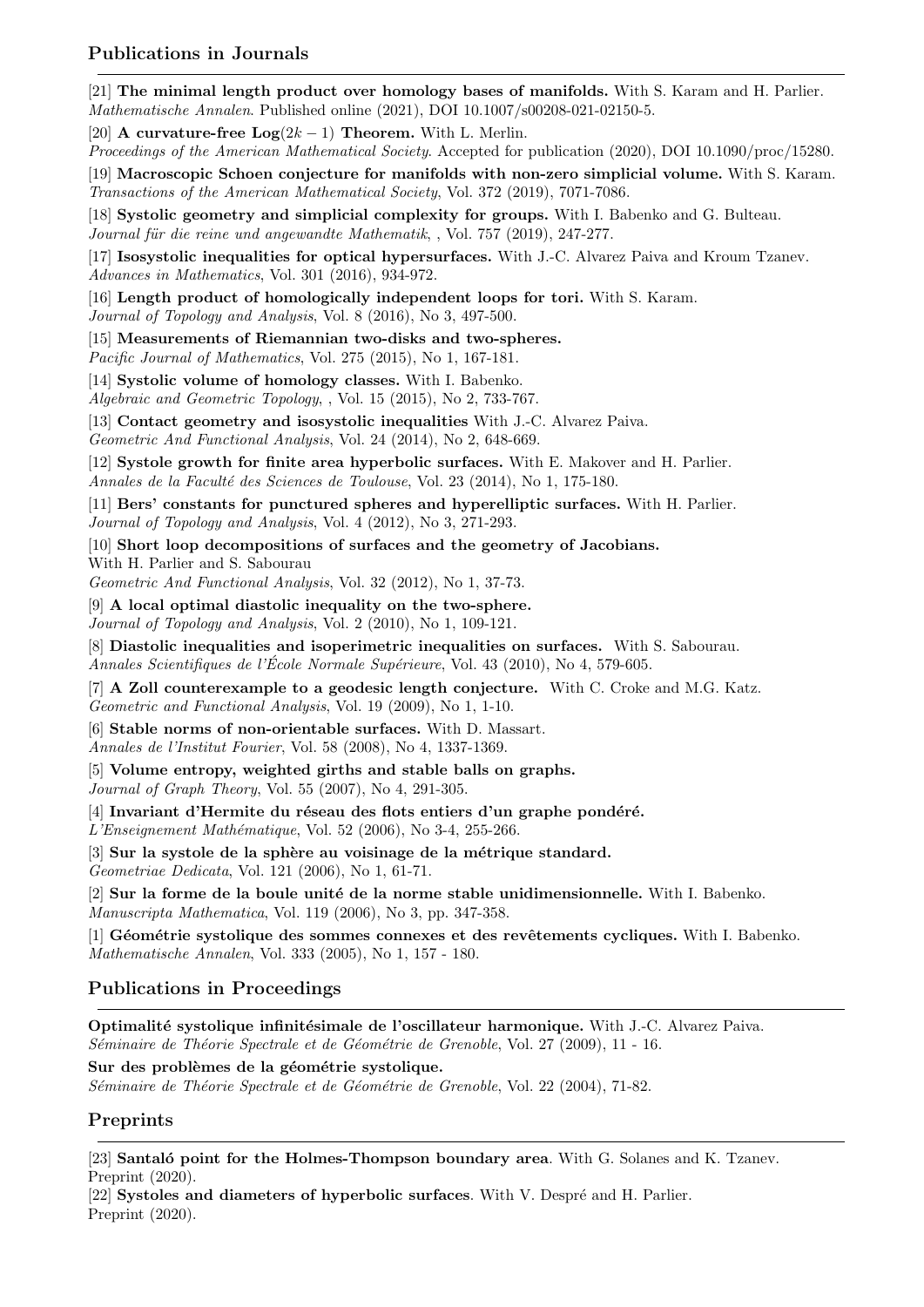## Invited Talks (since 2015)

| October 2020     | Barcelona Mathematical Days (Online)                                          |
|------------------|-------------------------------------------------------------------------------|
| February 2020    | Geometry Seminar (Bordeaux, France)                                           |
| August 2019      | Meeting in Geometry and Toplogy (INU, Albi)                                   |
| <b>July 2019</b> | 1st Joint Meeting Brazil-France in Mathematics (IMPA, Brazil)                 |
| June 2019        | CONNECT Research Day (Universitat Politècnica de Catalunya, Spain)            |
| Abril 2019       | Workshop Riemanniann and Simplicial Volume (KIT, Germany)                     |
| March $2019$     | Geometry Seminar (University of Luxembourg, Luxembourg)                       |
| October 2018     | Geometry and Dynamic Seminar (University of Lille, France)                    |
| June $2018$      | Geometry Seminar (Universitat Autònoma de Barcelona, Spain)                   |
| May 2018         | Workshop New methods in Finsler geometry (CRM of Pise, Italy)                 |
| February 2018    | Conference on Geometry of Groups and 3-manifolds (CIRM, France)               |
| January 2018     | Darboux Seminar (University of Montpellier, France)                           |
| November 2017    | Conference in honor of C. Bavard (Université de Bordeaux, France)             |
| <b>July 2017</b> | Conference on Hamiltonian and Reeb Dynamics (Lorentz Center, Holland)         |
| June 2017        | Conference on Metric and Finsler geometry (University of Montpellier, France) |
| June 2017        | Seminar on symplectic and contact geometry (University of Bochum, Germany)    |
| November 2016    | Geometry Seminar (Universitat Autònoma de Barcelona, Spain)                   |
| November 2016    | <b>Symplectix Seminar (IHP, France)</b>                                       |
| April 2016       | Geometry, Dynamics and Topology Seminar (University of Marseille 2, France)   |
| March 2016       | Differential Geometry Seminar (University of Nancy, France)                   |
| February 2016    | Analysis and Geometry Seminar (Jussieu Institute of Mathematics, France)      |
| January 2016     | Seminar of Geometry, Topology and Dynamics (University of Orsay, France)      |
| December 2015    | Differential Geometry Session, CMS Winter Meeting (Montréal, Canada)          |
| September 2015   | Ergodic Theory Seminar (University of Rennes 1, France)                       |
| February 2015    | Geometry Seminar (Jussieu Mathematical Institut, France)                      |
|                  |                                                                               |

## Organization of Scientific Activities (since 2014)

| 2019       | <b>Intensive Research Program</b> entitled "Laboratory of Interactions between Geometry,<br>Algebra and Topology" co-organized with C. Broto and F. Perera<br>CRM, Spain                      |
|------------|-----------------------------------------------------------------------------------------------------------------------------------------------------------------------------------------------|
| Since 2018 | <b>Geometry Seminar</b><br>Universitat Autònoma de Barcelona, Spain                                                                                                                           |
| 2016       | <b>International conference</b> entitled "Quantitative topology in Riemannian Geometry"<br>co-organized with S. Karam<br>Lille, France                                                        |
| 2014       | <b>International conference</b> in honor of I. Babenko entitled "Systolic Geometry, Topo-<br>logy and Beyond" co-organized with G. Bulteau, D. Massart and S. Sabourau<br>Montpellier, France |

# Scientific Projects and Awards

| $2018 - 2021$ | Grant PGC2018-095998-B-I00 Local and global invariants in geometry                |
|---------------|-----------------------------------------------------------------------------------|
| $2018 - 2023$ | Grant Ramón y Cajal Local and global systolic geometry and topology               |
| $2009 - 2018$ | <b>Award for Scientific Excellence</b> Allowance awarded by the French government |
| $2012 - 2016$ | <b>Member of the grant ANR</b> Geometry of Finsler and applications               |
| $2010 - 2012$ | <b>Co-coordinator of the grant BQR</b> Geodesic flows and their quantification    |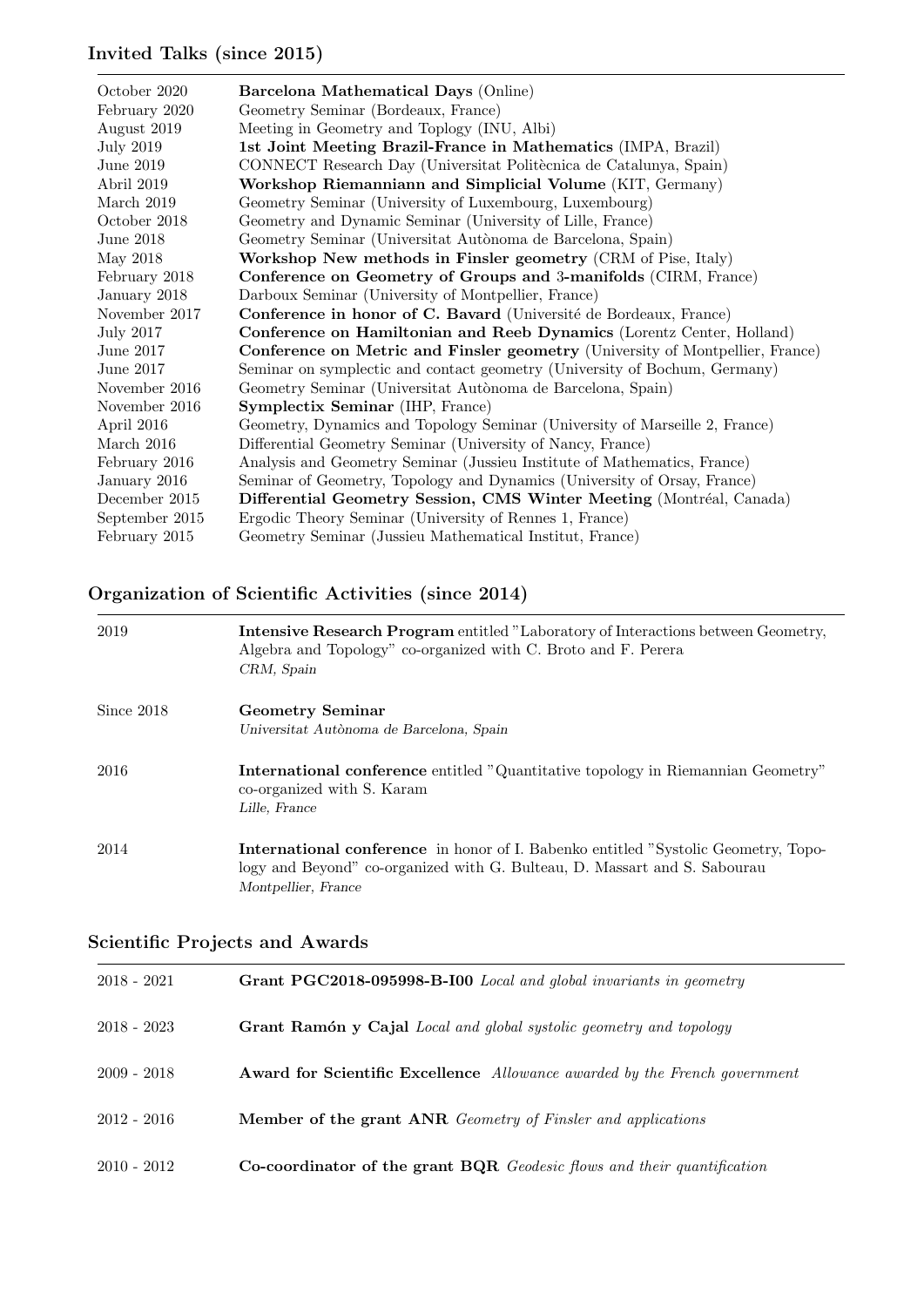## Research Supervision

| $2020$ - present | Supervision of David Fisac Camara<br>Doctoral Fellow (Barcelona & Luxembourg)                 |
|------------------|-----------------------------------------------------------------------------------------------|
| $2020$ - present | Supervision of Teo Gil Moreno de Mora i Sardà<br>Bachelor's degree final project (UAB, Spain) |
| $2014 - 2016$    | Supervision of Steve Karam<br>Postdoctoral fellow of the grant Labex CEMPI (Lille, France)    |
| 2016             | Supervision of Simon Allais<br>Bachelor's degree final project (ENS of Lyon, France)          |

## Administrative Activities

| $2015 - 2017$ | Director of the Master in Mathematics<br>Department of Mathematics, University of Lille, France |
|---------------|-------------------------------------------------------------------------------------------------|
| 2011 - 2017   | Member of the National University Council (25th section)<br>France                              |
| 2010-2014     | Member of the Department Board<br>Department of Mathematics, University of Lille, France        |
| $2003 - 2005$ | Member of the Department Board<br>Department of Mathematics, University of Montpellier, France  |

# Teaching Activities (since 2015)

| $2020 - 2021$ | Lectures and Tutorials on Riemannian Geometry, 4th year<br>Tutorials on Statistics, Biologists 1st year                        |
|---------------|--------------------------------------------------------------------------------------------------------------------------------|
| $2019 - 2020$ | Lectures and Tutorials on Riemannian Geometry, 4th year<br>Tutorials on Statistics, Biologists 1st year                        |
| $2018 - 2019$ | Lectures on Riemannian Geometry, Master 1st year                                                                               |
| $2017 - 2018$ | Sabbatical Semester<br>Lectures and Tutorial on Differential Geometry and Equations, Master 1st year                           |
| $2016 - 2017$ | Lectures and Tutorial on Differential Geometry and Equations, Master 1st year<br>Tutorials in Analysis, Bachelor 1st year      |
| $2015 - 2016$ | Tutorial on Linear Algebra, Bachelor 1st year<br>Lectures and Tutorial on Differential Geometry and Equations, Master 1st year |